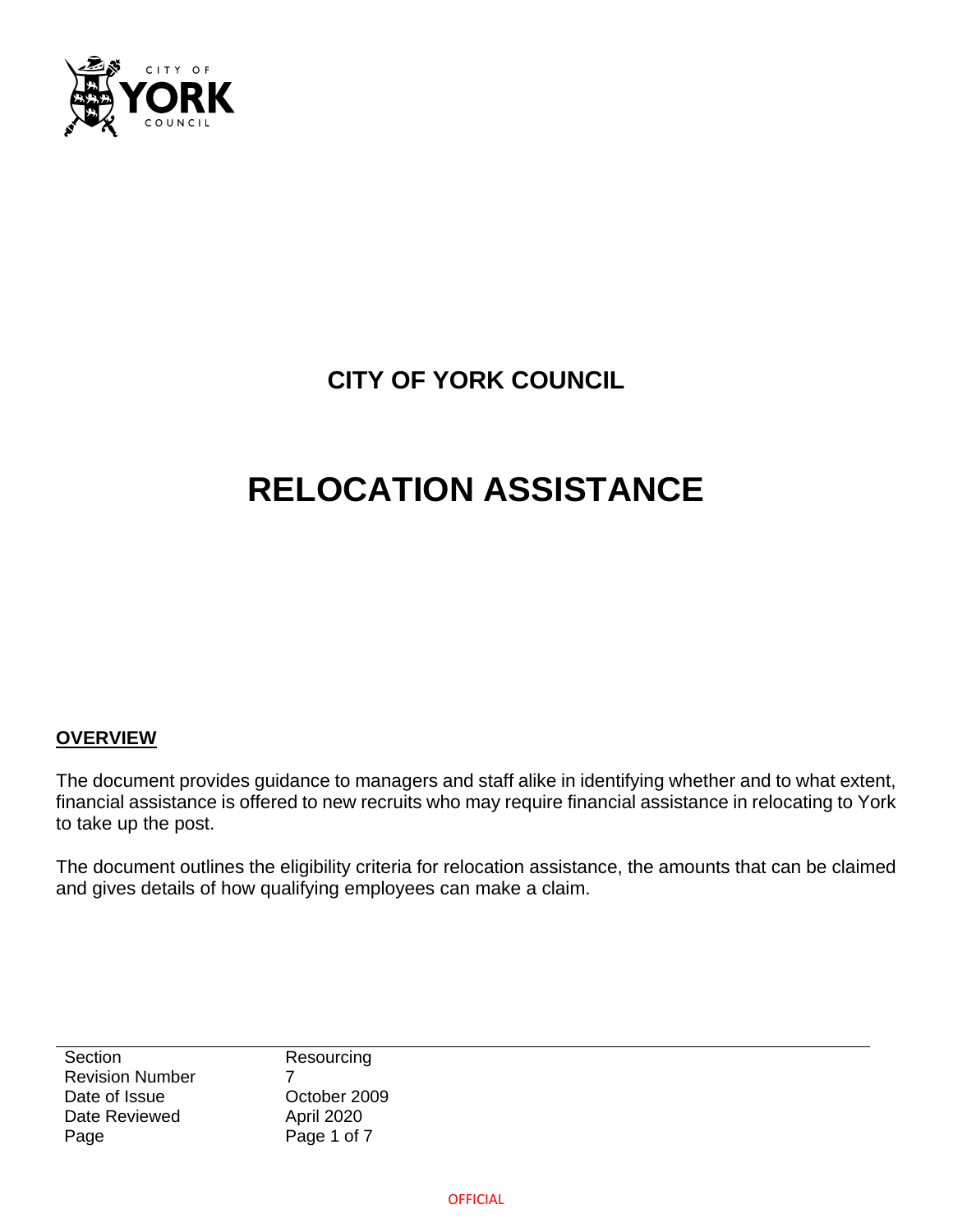

# **1.0 INTRODUCTION**

- 1.1 City of York Council recognises that in order to recruit high caliber staff or recruit to hard to fill roles, it is sometimes necessary to offer financial assistance to facilitate relocation to York or its surrounding area. The purpose of this policy is to provide clear guidance to managers and staff alike in identifying whether, and to what extent, financial assistance should be offered.
- 1.2 Managers who wish to offer relocation assistance for a particular post should submit a business case outlining the reason for the request to the Head of HR prior to advertising.
- 1.3 If approved the job advert will include reference to relocation assistance being available for the successful candidate.
- 1.4 The provisions of this policy are available to new members of staff who apply for posts for which approval has been given, subject to meeting the eligibility criteria.
- 1.5 Any queries concerning any aspect of this policy should be raised in the first instance with a member of the HR team.

#### **3.0 ELIGIBILITY**

- 3.1 If the new employee is buying and selling property, a Maximum of £*7,586* (inc. VAT) (£*3,794* inc. VAT if only buying or selling) is available to cover the costs incurred in relocating to York and specified in section 4 of this policy, 'reimbursable costs'. Temporary Rent Allowance is also payable in these circumstances (see section 5).
- 3.2 If the new employee is moving from rented property to rented property and intending to buy a property, a maximum of £*5,685* including VAT (i.e. C+E below) can be claimed to cover reimbursable costs.

*Note: to meet this criteria, the employee must buy a property within the time limits specified in paragraph 8.1. If they do not do so within the agreed time limit, the maximum amount claimable will need to be recalculated and any expenses that are above this limit repaid back to the council.* 

**Section** Revision Number Date of Issue Date Reviewed Page

**Resourcing** 7 October 2009 April 2020 Page 2 of 7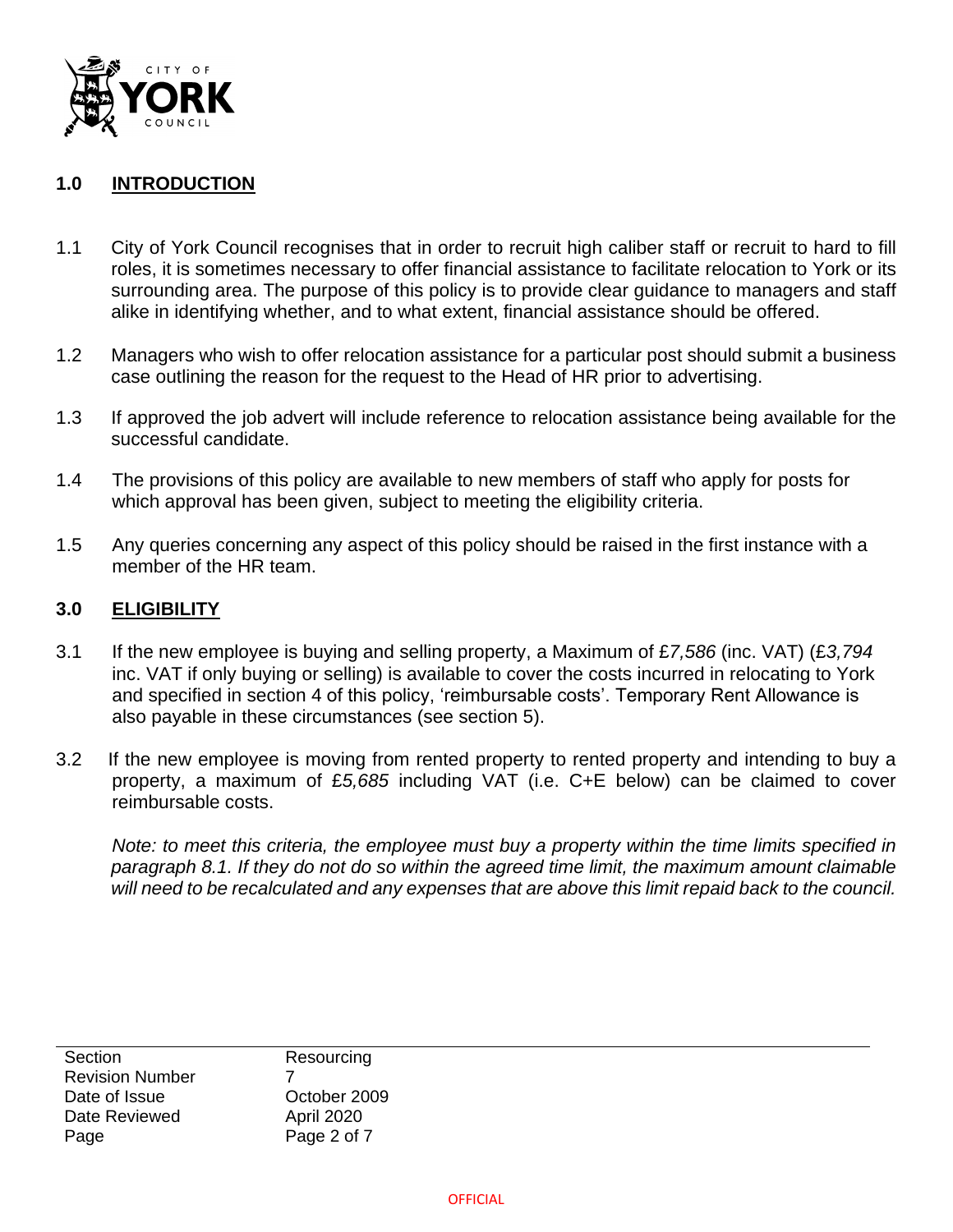

3.3 If the new employee is moving from rented property to rented property and not intending to buy property, a maximum of £*1,892* including VAT can be claimed to cover reimbursable costs.

# **Summary of maximum amounts claimable:**

| <b>Activity</b>                             | <b>Maximum Amount Claimable</b> |
|---------------------------------------------|---------------------------------|
| A. Buying and Selling                       | £7,586                          |
| B. Moving from rented to rented $\,$ £5,685 |                                 |
| property with intention to buy (see         |                                 |
| para 8.1)                                   |                                 |
| C. Buying only                              | £3,794                          |
| D. Selling only                             | £3,794                          |
| E. Moving<br>from rented to rented          | £1,892                          |
| property                                    |                                 |

- 3.4 Subject to the absolute maximums detailed in 3.3 above the new employee can claim for financial assistance under this policy provided that he/she:
- i) Moves to within a 20 mile radius of their work location from a distance of at least 30 miles outside the city boundary. Distances will be measured by a straight line on a map.

AND

- ii) Is moving to the York area solely as a result of taking up employment with the City of York Council and is not claiming funds, directly or indirectly, from other employers to cover relocation costs.
- 3.5 Subject to 3.4 i and ii above, staff may claim up to 100% of the relevant sum if appointed to a permanent contract or a fixed-term contract of initially 2 years or more. Up to 100% may be claimed whether the post is offered on a full-time, part-time or job-share basis. This policy does not apply to posts offered on a temporary or 'casual' contract.
- 3.6 The amounts claimable by staff appointed on a fixed-term contract are As follows:

**Length of initial contract Claimable** 2 years or over 100% of maximum 18 months to less than 2 years 75% of maximum 12 months to less than 18 months 50% of maximum less than 12 months 25% of maximum

Section Revision Number Date of Issue Date Reviewed Page

**Resourcing** 7 October 2009 April 2020 Page 3 of 7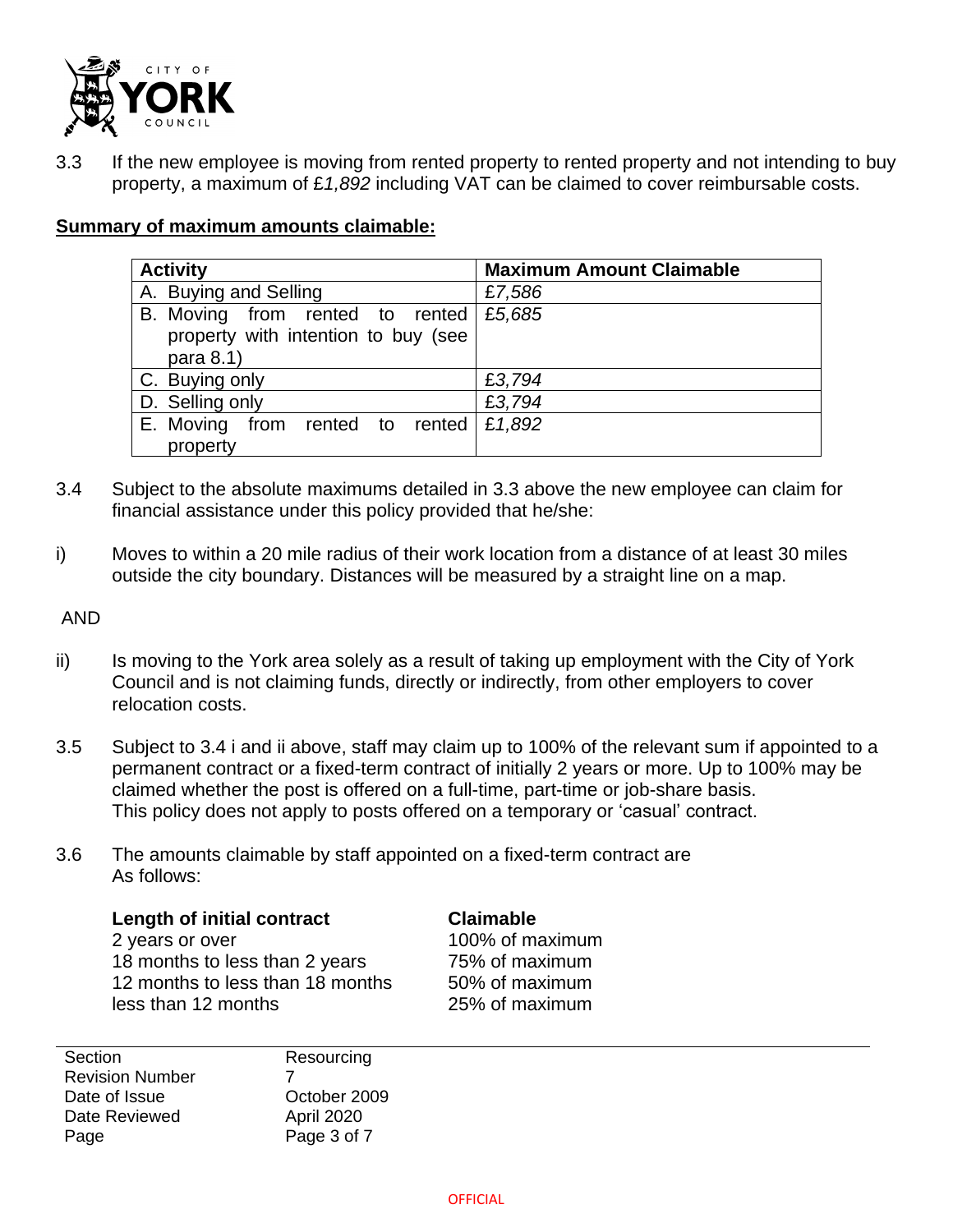

- 3.7 If the initial contract is extended, the sums available will be extended in line with the pro-rata figures. If the contract is extended to 2 years or more, up to 100% of the maximum becomes available.
- 3.8 In calculating the appropriate level of relocation assistance, (i.e. the 'personal maximum') HR will ascertain the facts relating to the eligibility criteria and calculate a resulting figure.
- 3.9 Where two partners work for City of York Council only one will be entitled to make a claim under the Relocation policy.

#### **4.0 REIMBURSABLE COSTS**

- 4.1 If you are buying and /or selling property, you may claim for any or all of the costs listed below, provided your claim does not exceed the amount specified in para. 3.1. Proof of costs incurred must be provided to support all claims.
- 4.2 If you are moving from rented property to rented property and do not intend to purchase property you may claim, as appropriate, for any of the costs listed below, provided your claim does not exceed the amounts specified in para. 3.1. Proof of costs incurred must be provided to support all claims.
- 4.3 Please note: If you are moving from rented property and state that you are intending to purchase property and do not do so within the agreed time limits then your personal maximum will be recalculated to that of rented property to rented property, and you will be required to pay back to the Council the excess amount claimed.
- 4.4 You may use up to your personal maximum sum to pay for any or all of the costs below in any proportion provided your total claim does not exceed your personal maximum sum inc. VAT and provided you give proof of purchase for all claims. Costs which are included under this policy are:
	- i) Removal Expenses and Storage Costs

You should obtain three quotes for removal from professional removal companies. It is in your interest to select the most competitive quote. You may claim removal expenses between locations more than once if necessary, provided your claim for this and the other fixed costs does not exceed your personal maximum. If you choose to do the removal yourself, you may claim van-hire costs instead, subject also to producing three quotes.

**Section** Revision Number Date of Issue Date Reviewed Page

**Resourcing** 7 October 2009 April 2020 Page 4 of 7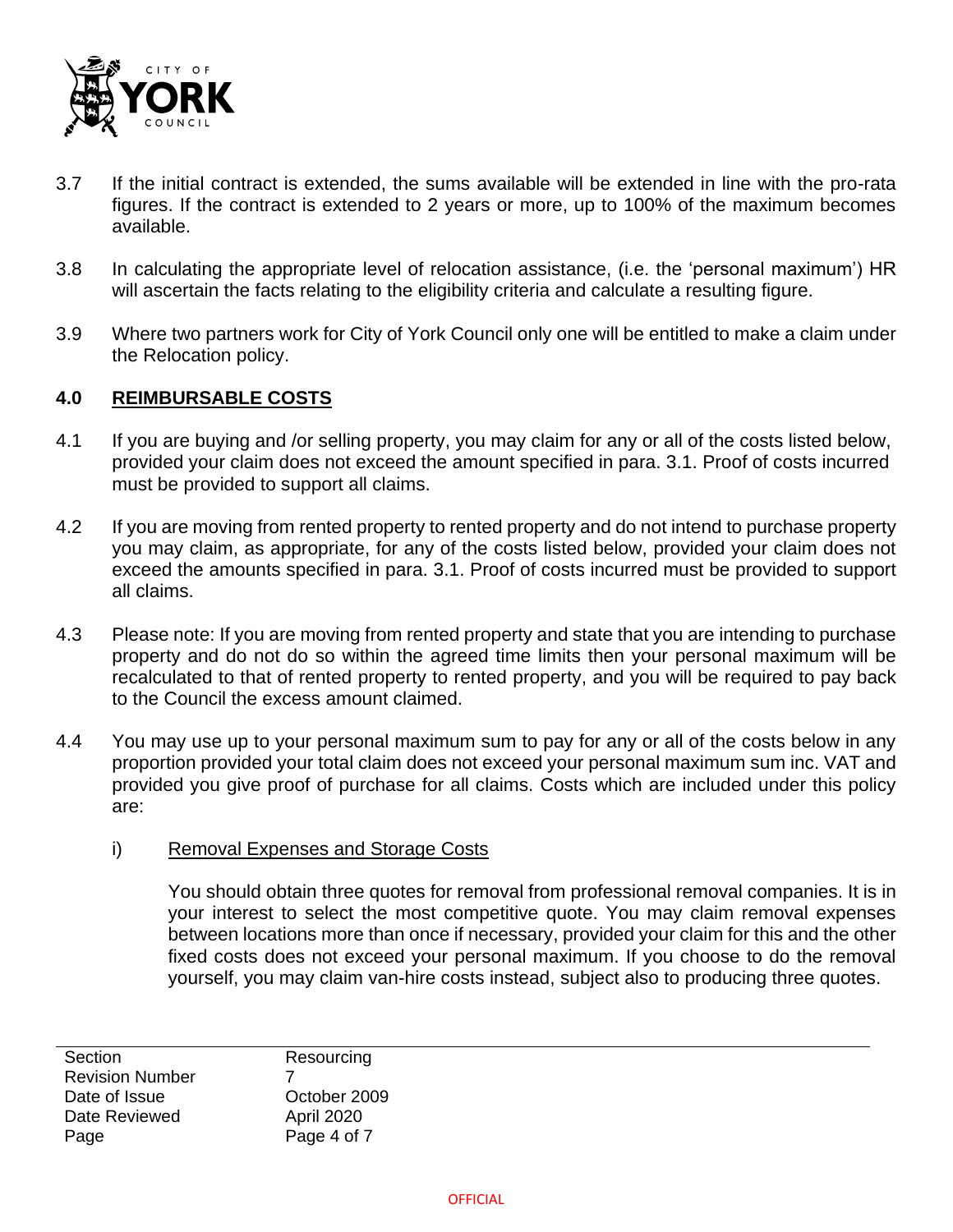

# ii) Family Travel and Accommodation for New Home Search and Removal to New Home

Staff may claim accommodation costs plus travelling expenses for themselves and their immediate family to search for a new home at any time after they have accepted an offer of employment with City of York Council. In addition, travelling expenses on the removal day for themselves and their immediate family from the old home to the new can be claimed at the lesser of second class rail rate or car mileage.

#### iii) Travel allowances

After taking up the post, travelling expenses back to your former home will be paid at the rate of second class return rail fare.

#### iv) Professional Fees

To cover legal, estate agents and mortgage redemption fees incurred in selling a property. Also the legal, mortgage and survey fees incurred when buying a property.

#### v) Disturbance Expenses

You may claim the cost of alteration or replacement of floor and window coverings (e.g. carpets and curtains), disconnection of services and conversions or installation of domestic appliances, provided that actual receipts are provided. This does not include the purchase of new electrical equipment or furniture, fitted or not.

#### vi) Telephone Calls

To a partner/solicitor/estate agent in connection with relocation, provided these are made from City of York Council premises using your own personal code supplied by Information Communication and Technology (ICT). To claim you will need to send with your claim form a copy of the print out listing your calls.

#### vii) Loans for Bonds/Deposits

You may borrow a sum for a bond or deposit for temporary accommodation as an advance against your personal maximum allowance. For example, if you needed a loan of £500 for a bond, this would reduce your personal maximum by £500 until the loan was repaid. Repayment of the loan must start within three months of receipt under the terms agreed with your departmental HR Manager.

**Section** Revision Number Date of Issue Date Reviewed Page

Resourcing 7 October 2009 April 2020 Page 5 of 7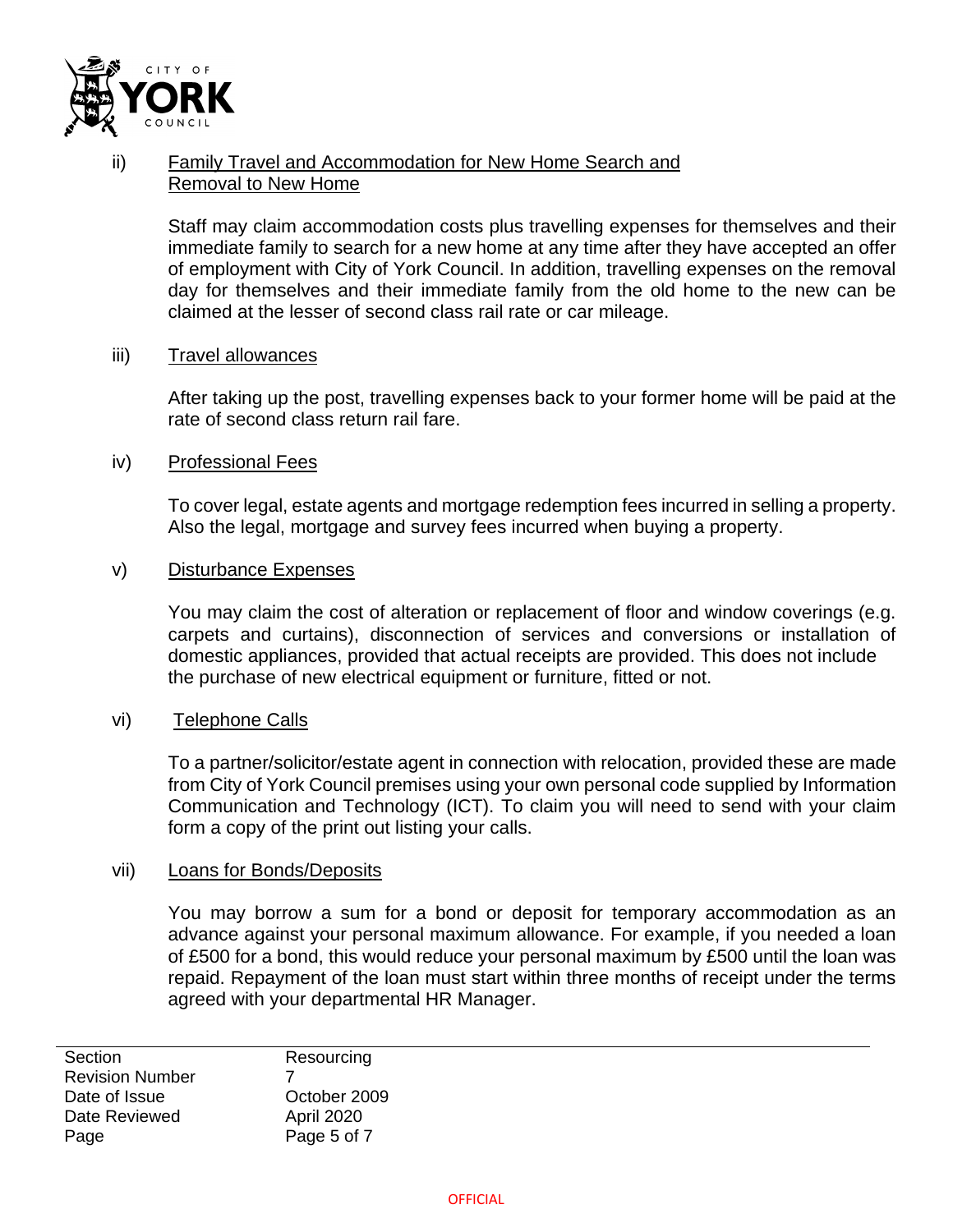

## **5.0 TEMPORARY RENT ALLOWANCE**

(This is payable in addition to your personal maximum only if you are buying and selling property).

- 5.1 This allowance is available to encourage new members of staff to relocate their families to York even if they have not yet been able to sell their property elsewhere. For nine months you may claim 75% of the rental of a temporary home within the York boundary up to a maximum of £*501* per month.
- 5.2 The Temporary Rent Allowance is only payable to those new members of staff who are actively trying to sell their property elsewhere. We will therefore ask you before you claim this allowance to provide a copy of the Estate Agent's details for your home, together with a letter from your estate agents confirming that your property is correctly priced for sale given current conditions in the local housing market. We will require further statements from your estate agents at intervals decided by the relevant member of the HR team. This allowance will only be paid whilst you are maintaining two homes.

#### **6.0 MOVING LEAVE**

6.1 For moving from temporary to permanent accommodation you will be granted 1 day's moving leave. This will be over and above your annual leave entitlement.

#### **7.0 CLAIMS FOR REPAYMENT UNDER THE RELOCATION POLICY**

7.1 New staff who want to make claims under this policy must register and sign an undertaking (form RE/1) before any payments are made. No payments will be made before a new employee takes up their post. Claims are made on Form RE/2 and sent to the relevant member of the HR team with accompanying receipts.

#### **8.0 TIME LIMITS**

- 8.1 The time limits for making claims under this Policy are:
	- i) for permanent contracts or fixed-term contracts of 2 years or more - 18 months from the date of commencement of employment;
	- ii) for fixed-term contracts of initially 18 months to less than 2 years - 12 months from the date of commencement of employment;

**Section** Revision Number Date of Issue Date Reviewed Page

**Resourcing** 7 October 2009 April 2020 Page 6 of 7